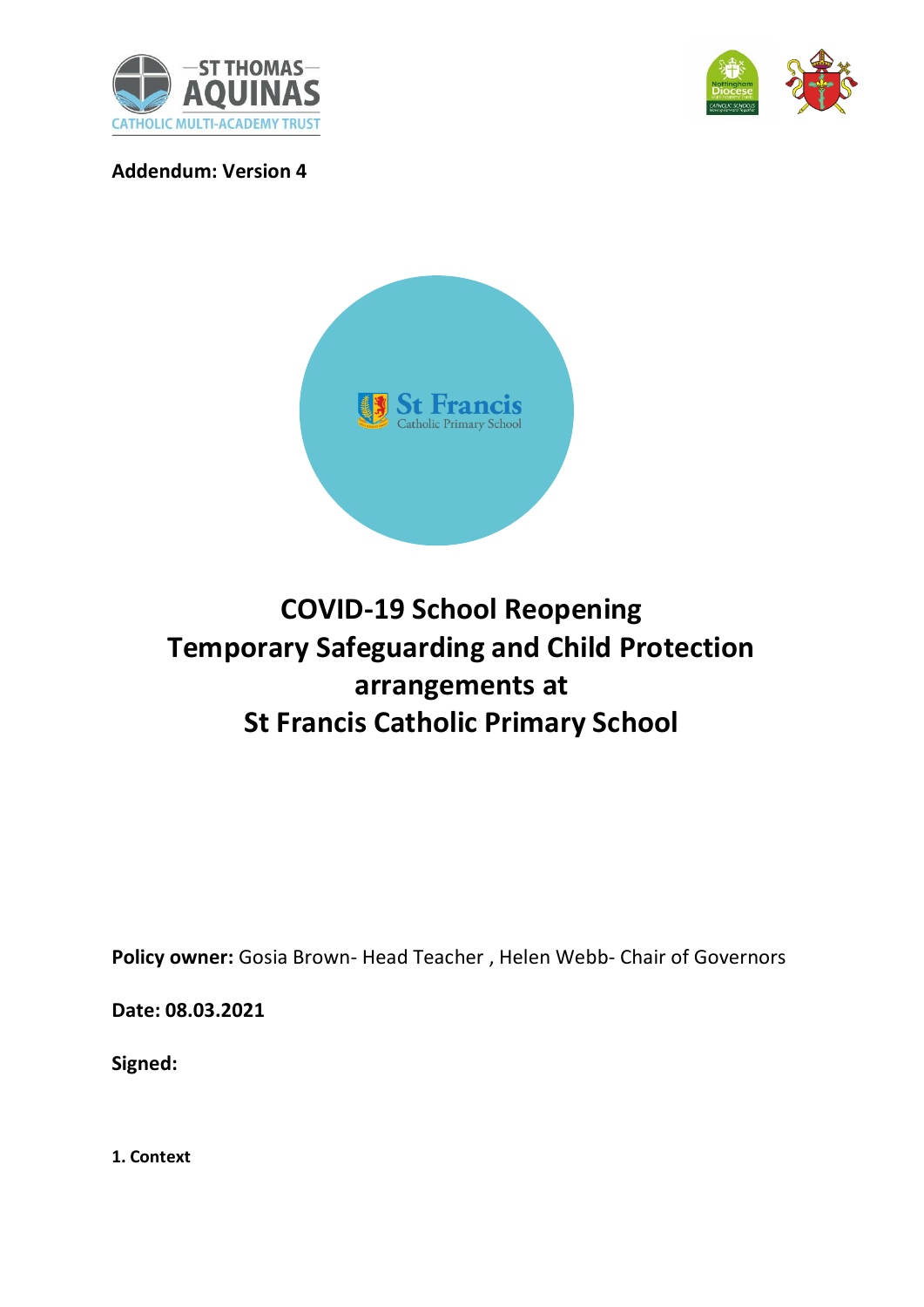On Monday  $22^{nd}$  February 2021, The Prime Minister announced the government's roadmap to cautiously ease lockdown restrictions in England. This included a direction that from 8 March 2021, all pupils should attend school.

St Francis will continue to have regard to the statutory safeguarding guidance Keeping children safe in education (as amended, Jan 2021).<sup>1</sup> We will take advice and work with the local safeguarding partners.

We will ensure that where we care for children on site, we have appropriate support in place for them.

This addendum should be read in conjunction with the school's Safeguarding and Child Protection Policy, protocols of which, unless covered here, continue to apply. The key contacts **r**emain as per the School Safeguarding and Child Protection Policy.

In line with reopening, St Francis's Safeguarding and Child Protection Policy Addendum has been updated and contains details of our Trust-wide safeguarding arrangements in the following areas:

| 1              | Context                                                                                                                       | $\overline{2}$ |
|----------------|-------------------------------------------------------------------------------------------------------------------------------|----------------|
| $\overline{2}$ | Attendance monitoring                                                                                                         | 3              |
| 3              | Reporting a concern                                                                                                           | 3              |
| 4              | Safeguarding training and induction                                                                                           | $\overline{4}$ |
| 5              | Safer Recruitment                                                                                                             | 4              |
| 6              | Supporting children not in school as they are following clinical or public health<br>advice related to coronavirus (COVID-19) | 4              |
| 7              | Supporting children in school                                                                                                 | 5              |
| 8              | Elective Home Education (EHE)                                                                                                 | 5              |
| 9              | <b>Contingency Planning</b>                                                                                                   | 5              |
| 10             | Support from St Thomas Aquinas Catholic Multi-Academy Trust                                                                   | 5              |

This is version 4 of the addendum to take account of safeguarding arrangements during school reopening. It reflects the need for staff to have a heightened awareness of safeguarding concerns, related to both the children attending school and the small number who are not, due to following clinical or public health advice related to COVID-19. This addendum is available on the school website, and a copy is made available to all staff.

## **2**. **Attendance monitoring**

We expect all pupils to attend school.

 $\overline{a}$ 1

[https://assets.publishing.service.gov.uk/government/uploads/system/uploads/attachment\\_data/file/954314/](https://assets.publishing.service.gov.uk/government/uploads/system/uploads/attachment_data/file/954314/Keeping_children_safe_in_education_2020_-_Update_-_January_2021.pdf) [Keeping\\_children\\_safe\\_in\\_education\\_2020\\_-\\_Update\\_-\\_January\\_2021.pdf](https://assets.publishing.service.gov.uk/government/uploads/system/uploads/attachment_data/file/954314/Keeping_children_safe_in_education_2020_-_Update_-_January_2021.pdf)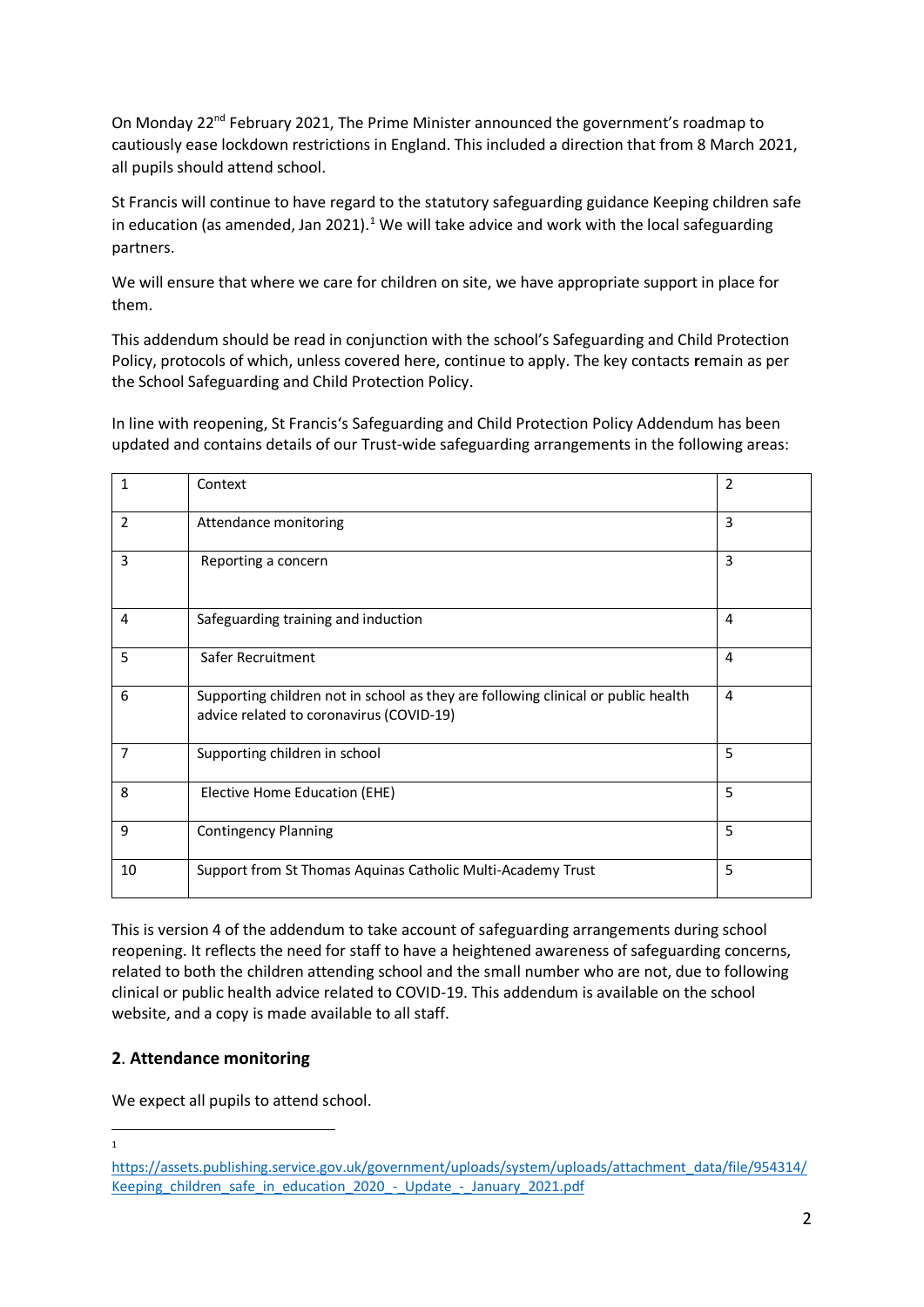Parents or carers are expected to contact the school on the first day of an illness and inform us of the reason for absence so that the correct attendance codes can be used in every case of absence. We expect parents or carers to make contact to make us aware of the status of any COVID-19 tests that have become necessary and to update the school on the welfare of the pupil.

From 8th March 2021, we will record attendance in accordance with the Education (Pupil Registration) (England) Regulations 2006 (as amended)<sup>2</sup> for all pupils.

A small number of pupils will still be unable to attend in line with public health advice to self-isolate because they:

- have symptoms or have had a positive test result
- live with someone who has symptoms or has tested positive and are a household contact
- are a close contact of someone who has coronavirus (COVID-19)

The advice for pupils who have been confirmed as clinically extremely vulnerable is to shield and stay at home as much as possible until further notice. They are advised not to attend school while shielding advice applies nationally.

For children self-isolating or quarantining or shielding – we will use code X.

In compliance with the Remote Education, Temporary Continuity Direction<sup>3</sup> we will provide remote education to pupils who are unable to attend school because they are complying with government guidance or legislation around coronavirus (COVID-19).

Also, we will offer pastoral support to pupils who are:

- self-isolating
- shielding
- vulnerable (and off-school)

#### **3. Reporting a concern**

 $\overline{a}$ 

Where staff have a concern about a child, they should continue to follow the reporting process outlined in the school Safeguarding and Child protection Policy, by making a report via CPOMS without delay.

Where staff are concerned about a member of staff, volunteer or supply teacher working with children**,** they should report the concern without delay to the Headteacher, or the CEO of St Thomas Aquinas Multi-Academy Trust, if the concern is about the Headteacher.

#### **4. Safeguarding Training and induction**

<sup>2</sup> <https://www.legislation.gov.uk/uksi/2006/1751/contents/made>

<sup>3</sup>[https://assets.publishing.service.gov.uk/government/uploads/system/uploads/attachment\\_data/file/923539](https://assets.publishing.service.gov.uk/government/uploads/system/uploads/attachment_data/file/923539/Remote_Education_Temporary_Continuity_Direction_-__Explanatory_Note.pdf) [/Remote\\_Education\\_Temporary\\_Continuity\\_Direction\\_-\\_\\_Explanatory\\_Note.pdf](https://assets.publishing.service.gov.uk/government/uploads/system/uploads/attachment_data/file/923539/Remote_Education_Temporary_Continuity_Direction_-__Explanatory_Note.pdf)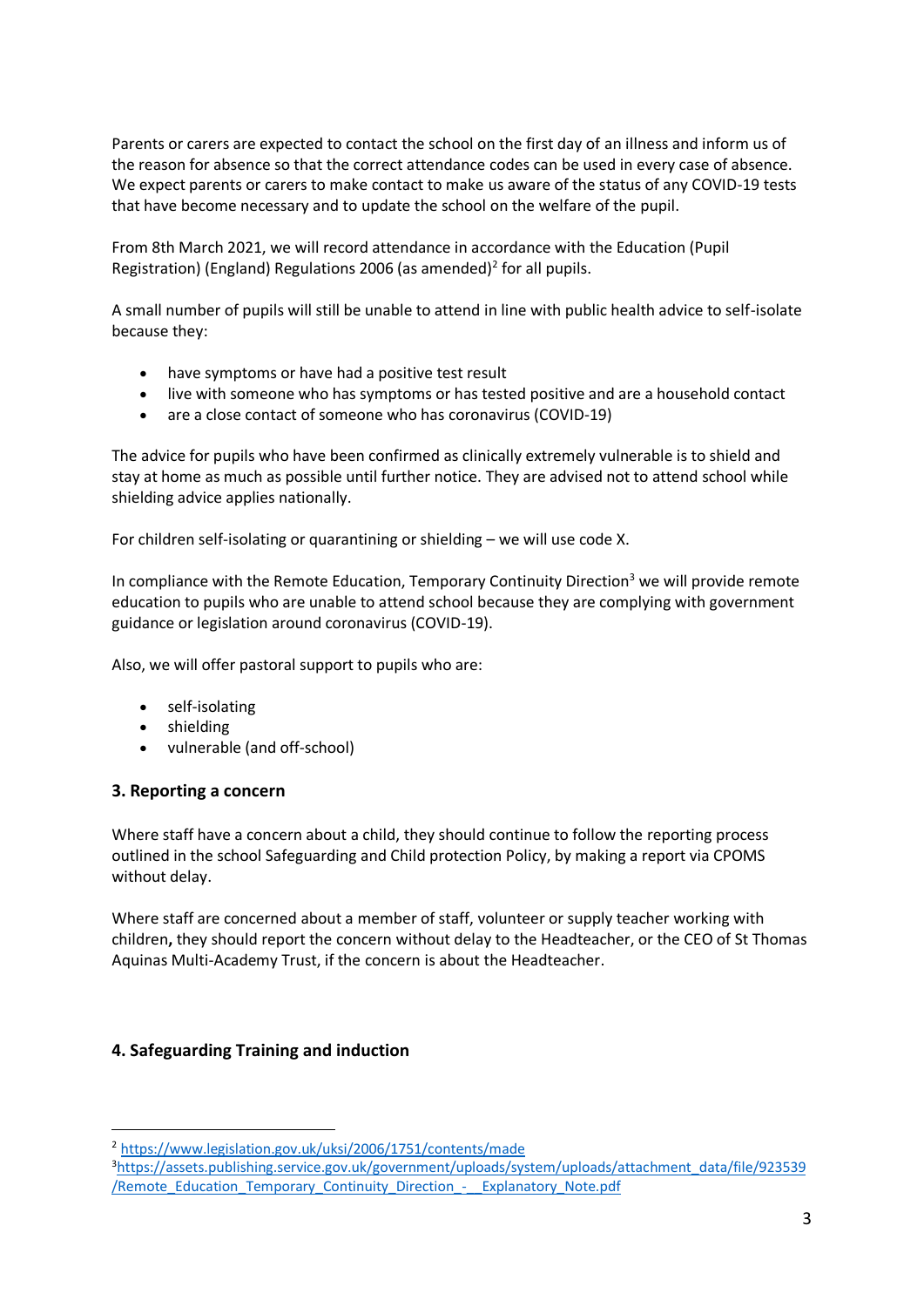All existing school staff have had safeguarding training and have read Part 1 of Keeping Children Safe in Education (2020). In addition, all staff have received an updated safeguarding refresher in preparation for children returning to school in March. The designated safeguarding lead will communicate with staff should any new local arrangements be introduced, as well as any changes to safeguarding process and procedure, so they know what to do if they are worried about a child.

Where new staff are recruited, or new volunteers enter St Francis, they will continue to be provided with a safeguarding induction and relevant documentation as identified in the Trust's Mid-Year Induction checklist.

#### **5. Safer recruitment**

It remains essential that people who are unsuitable are not allowed to enter the children's workforce or gain access to children. Where new staff are appointed, St Francis will continue to follow the relevant safer recruitment processes, including, as appropriate, relevant sections in Part 3 of Keeping Children Safe in Education (2020) (as amended, Jan 2021)

Where St Francis is utilising volunteers, we will continue to follow the checking and risk assessment process as set out in paragraphs 167 to 172 of Keeping Children Safe in Education. Under no circumstances will a volunteer in respect of whom no checks have been obtained be left unsupervised or allowed to work in regulated activity. <sup>4</sup>

## **6. Supporting children not in school because they are following clinical or public health advice related to coronavirus (COVID-19)**

St Francis is committed to ensuring the safety and wellbeing of all its children and young people.

Where a child is not attending school, due to following clinical or public health advice, who is: identified as on the edge of social care support, or who would normally receive pastoral-type support in school, or who is otherwise vulnerable, the designated safeguarding lead will ensure that a robust communication plan is in place for that child or young person. This will be based on the school closure safeguarding protocols, in place for the duration of the COVID-19 related absence, and recorded on CPOMS, along with a record of all contact made.

St Francis and its designated safeguarding lead will work closely with stakeholders to maximise the effectiveness of any communication plan.

When a vulnerable pupil is required to self-isolate, we will:

- notify their social worker (if they have one)
- agree with the social worker the best way to maintain contact and offer support

#### **7. Supporting children in school**

 $\overline{a}$ 

<sup>4</sup> Paragraph 183. Keeping Children Safe in Education (2020) (as amended, Jan 2021) [https://assets.publishing.service.gov.uk/government/uploads/system/uploads/attachment\\_data/file/9](https://assets.publishing.service.gov.uk/government/uploads/system/uploads/attachment_data/file/954314/Keeping_children_safe_in_education_2020_-_Update_-_January_2021.pdf) [54314/Keeping\\_children\\_safe\\_in\\_education\\_2020\\_-\\_Update\\_-\\_January\\_2021.pdf](https://assets.publishing.service.gov.uk/government/uploads/system/uploads/attachment_data/file/954314/Keeping_children_safe_in_education_2020_-_Update_-_January_2021.pdf)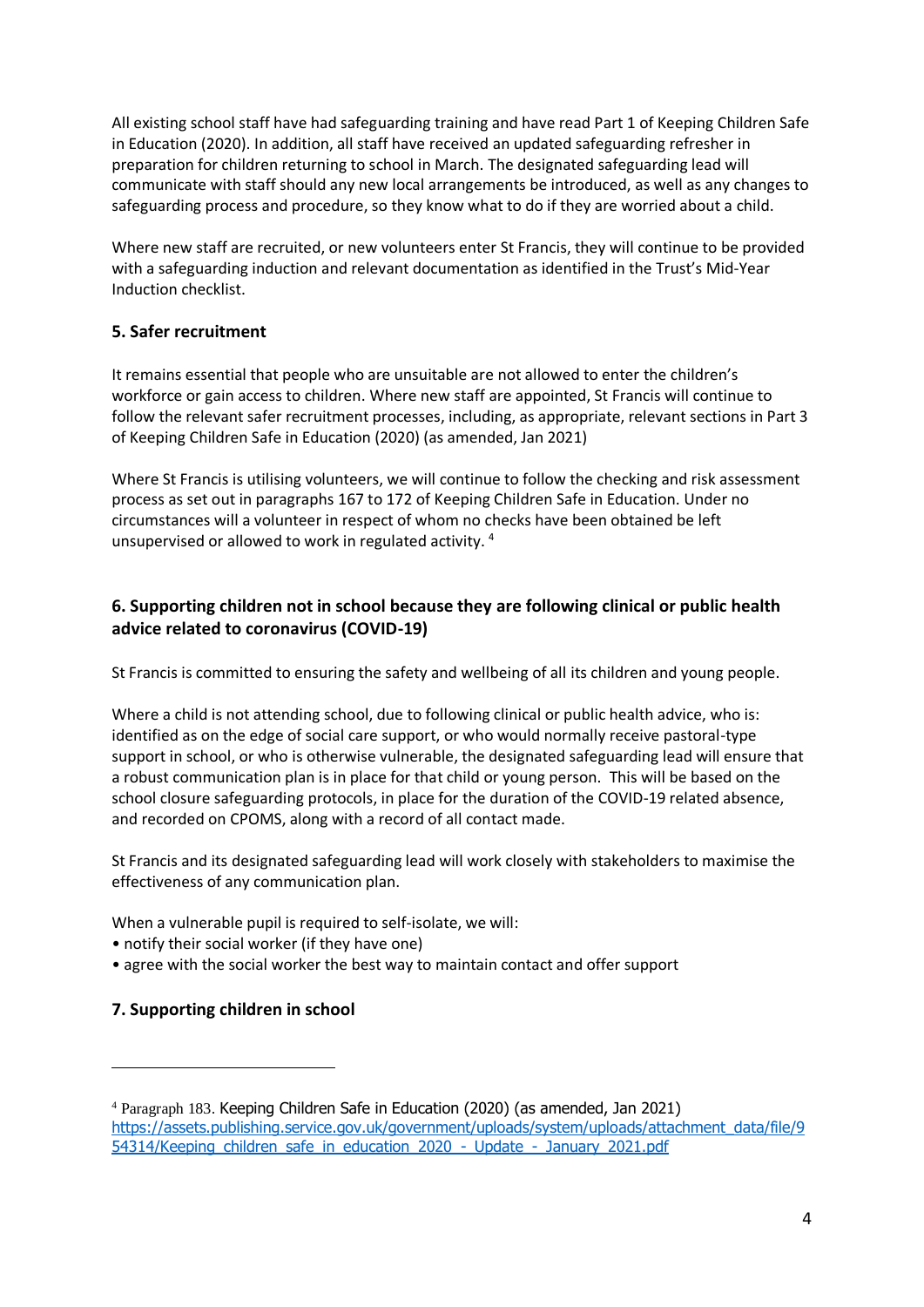St Francis is committed to ensuring the safety and wellbeing of all its students and will continue to be a safe space for all children to attend and flourish. St Francis will refer to the Government guidance for education and childcare settings on how to implement social distancing<sup>5</sup> and continue to follow the advice from Public Health England on handwashing and other measures to limit the risk of spread of COVID-19.

St Francis will ensure that appropriate support is offered to all children and young people with respect to their mental health.

## **8. Elective Home Education (EHE)**

St Francis will encourage parents to send their children to school, particularly those who are vulnerable.

Where an application is made, St Francis will consider whether a parent's decision to educate at home gives greater cause for concern compared to remaining in school.

Where we feel that there is additional cause for concern the designated safeguarding lead will then consider making a referral to the local authority in line with existing procedures. This will happen as soon as St Francis becomes aware of a parent's intention, or decision, to home educate.

St Francis will work with local authorities and, where possible, coordinate meetings with parents to seek to ensure Elective Home Education (EHE) is being provided in the best interests of the child.

If a parent wants to admit their child to St Francis, we will follow our normal processes for in-year admissions applications.

## **9. Contingency Planning**

 $\overline{a}$ 

St Francis will ensure that for individuals or groups of self-isolating pupils and pupils who are shielding, we follow government guidance related to coronavirus (COVID-19), remote education plans.

St Francis will continue to operate as normally as possible. In the event that restrictions in schools are needed to help contain the spread of the virus, we will refer to the contingency framework<sup>6</sup>, which has been updated and outlines how schools should operate in the event of any restrictions.

## **10. Support from St Thomas Catholic Multi-Academy Trust**

The Director of Safeguarding, Marcella Gillespie, will provide support and guidance as appropriate to enable the designated safeguarding lead to carry out their role effectively. This includes remotely accessing CPOMS for the purpose of quality assurance, support, guidance and direction. Contact Details: mobile: 07552245172 or email[: mgillespie@aquinas-cmat.org.](mailto:mgillespie@aquinas-cmat.org)

The Director of Business Services, Antoinette Bouwens, can be contacted for support and guidance on Health and Safety.

<sup>5</sup>[https://assets.publishing.service.gov.uk/government/uploads/system/uploads/attachment\\_data/file/963541](https://assets.publishing.service.gov.uk/government/uploads/system/uploads/attachment_data/file/963541/Schools_coronavirus_operational_guidance.pdf) [/Schools\\_coronavirus\\_operational\\_guidance.pdf](https://assets.publishing.service.gov.uk/government/uploads/system/uploads/attachment_data/file/963541/Schools_coronavirus_operational_guidance.pdf)

<sup>6</sup> [https://www.gov.uk/government/publications/coronavirus-covid-19-contingency-framework-for-education](https://www.gov.uk/government/publications/coronavirus-covid-19-contingency-framework-for-education-and-childcare-settings/contingency-framework-education-and-childcare-settings-excluding-universities)[and-childcare-settings/contingency-framework-education-and-childcare-settings-excluding-universities](https://www.gov.uk/government/publications/coronavirus-covid-19-contingency-framework-for-education-and-childcare-settings/contingency-framework-education-and-childcare-settings-excluding-universities)